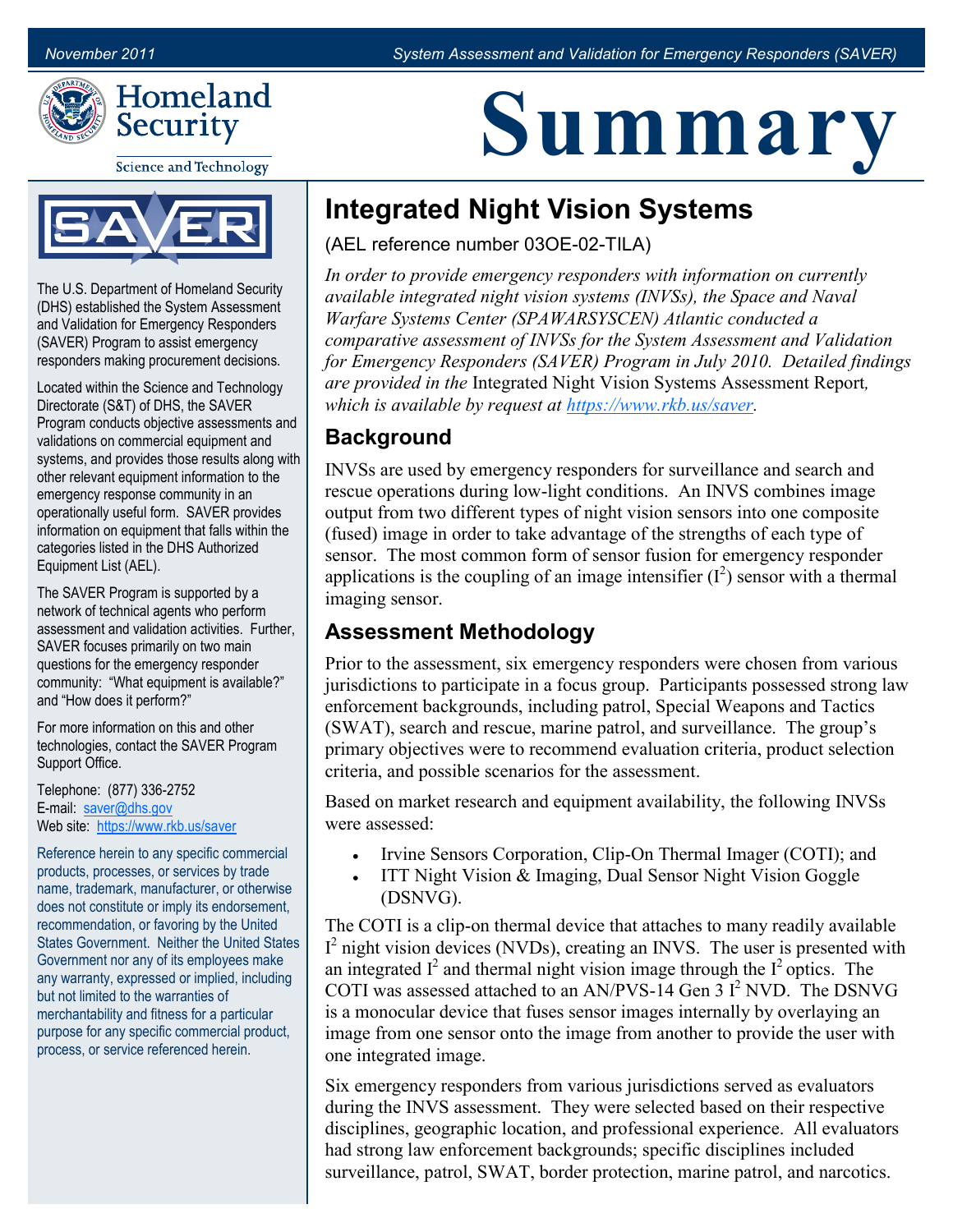The assessment was conducted in two phases. During the specification phase, evaluators assessed the devices using vendor-provided information. The devices were assessed based on the evaluators' hands-on experience in the operational phase, which included four scenarios: the pre-scenario, surveillance scenario, search and rescue scenario, and the post-scenario.

During the pre-scenario, evaluators referenced user manuals, swapped between available power options, rated system status indicators, and (if applicable) removed and replaced lenses, including the sacrificial window. Ergonomics and video output were also assessed.

In the surveillance scenario, the INVSs were used from an open window of a moving vehicle with the headlights turned off to perform surveillance activities. As the vehicle traveled along its route, evaluators attempted to detect three people and the objects they carried.

The search and rescue scenario was conducted in two segments involving a wooded area and a bunker. During the segment in the wooded area, evaluators standing in a cleared area attempted to detect a person hiding in the woods. During the segment in the bunker, evaluators attempted to detect three people in dark, foggy/smoky conditions. In both segments, evaluators first used the  $I^2$  sensor only (thermal sensor off) to view their surroundings. Once evaluators scanned the area, they were permitted to switch to integrated night vision.

During the post-scenario, evaluators rated the systems on features that were not directly associated with the

#### **SAVER Category Definitions**

**Affordability:** This category groups criteria related to life-cycle costs of a piece of equipment or system.

**Capability:** This category groups criteria related to the power, capacity, or features available for a piece of equipment or system to perform or assist the responder in performing one or more relevant tasks.

**Deployability:** This category groups criteria related to the movement, installation, or implementation of a piece of equipment or system by responders at the site of its intended use.

**Maintainability:** This category groups criteria related to the maintenance and restoration of a piece of equipment or system to operational conditions by responders.

**Usability:** This category groups criteria related to the quality of the responders' experience with the operational employment of a piece of equipment or system. This includes the relative ease of use, efficiency, and overall satisfaction of the responders

other operational scenarios or features that applied to all operational scenarios, such as size and weight.

#### **Assessment Results**

Evaluators rated the INVSs based on the evaluation criteria established by the focus group. Each criterion was assigned to one of the five SAVER categories, and then assigned a weight for its level of importance. Once the criteria were weighted, the five SAVER categories were assigned a percentage value to represent the level of each category's importance relative to the other categories.

|  |  | Table 1. Integrated Night Vision System Assessment Results <sup>1</sup> |  |
|--|--|-------------------------------------------------------------------------|--|
|  |  |                                                                         |  |

| <b>Product</b>                                                            | <b>Composite</b><br><b>Score</b> | <b>Affordability</b> | <b>Capability</b><br>(13% Weighting) (27% Weighting) | <b>Deployability</b><br>(23% Weighting) | <b>Maintainability</b><br>(7% Weighting) | <b>Usability</b><br>(30% Weighting) |
|---------------------------------------------------------------------------|----------------------------------|----------------------|------------------------------------------------------|-----------------------------------------|------------------------------------------|-------------------------------------|
| ITT Night Vision & Imaging, Dual<br>Sensor Night Vision Goggle<br>(DSNVG) | 88                               | 82                   | 92                                                   | 90                                      | 96                                       | 86                                  |
| Irvine Sensors Corporation, Clip-On                                       | 80                               | 78                   | 76                                                   | 88                                      | 72                                       | 78                                  |
| Thermal Imager (COTI)                                                     |                                  |                      |                                                      |                                         |                                          |                                     |

Note:

<sup>1</sup> Scores contained in the assessment report are displayed differently. For the purposes of the SAVER Summary, all SAVER category scores are normalized using a 100-point scale.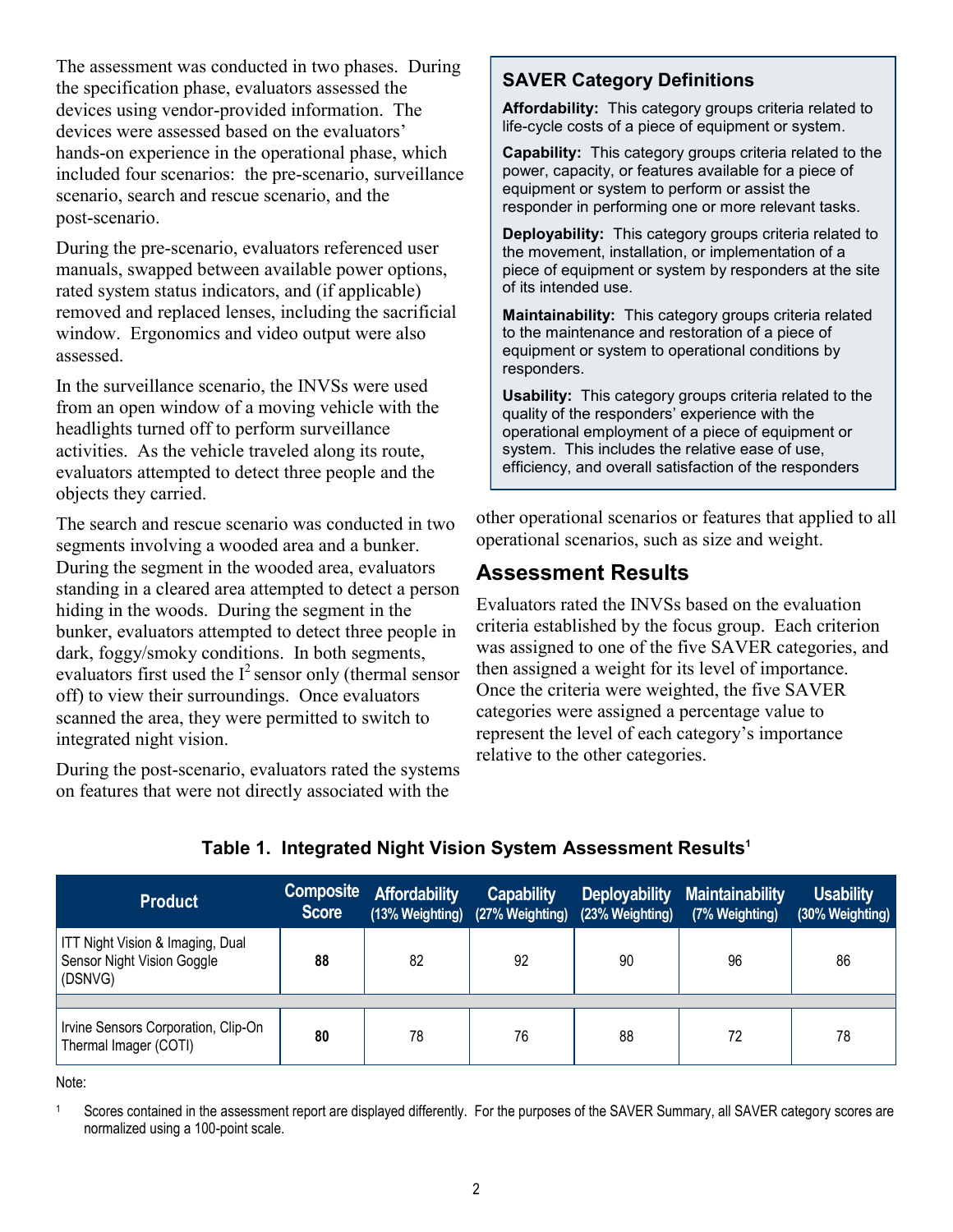Table 1 displays the composite assessment scores as well as the category scores for each product. Higher scores indicate a higher rating by evaluators. For equipment specifications, see table 2. To view how each INVS scored against each of the evaluation criteria assigned to the SAVER categories, see table 3.

The following paragraphs provide a brief summary of evaluator comments and feedback on the two INVSs used during the assessment. The complete assessment report includes a breakdown of evaluator comments by SAVER category.

#### *ITT Night Vision & Imaging, Dual Sensor Night Vision Goggle (DSNVG)*

Evaluators rated the DSNVG's thermal sensitivity range and image quality favorably, and they agreed the device produced an "excellent" image in full thermal mode. Most evaluators agreed that the DSNVG was easy to use and commented that operation of the controls was intuitive, the controls were easily accessible, and the device was comfortable to hold with one hand. The durability of the DSNVG was also rated favorably by evaluators, who commented that the system seemed "durable enough for law enforcement use, although some of the evaluators expressed a preference for standardized components in the event replacement is required. Evaluators rated the battery life specification favorably, commenting that the battery life of 8 hours with continuous use met expectations.

Overall, evaluators agreed that the range/distance capabilities were favorable, and most of the evaluators rated image color favorably, commenting that the contrasting green and orange colors made it easier to detect thermal signatures of objects and people even from a distance; however, it was noted that the thermal overlay and outline modes produced a less favorable



image than the full thermal mode. Some evaluators stated they would like to have more options to record video, and most of the evaluators noted that a hand strap was not available and would be useful.

#### *Irvine Sensors Corporation, Clip-On Thermal Imager (COTI)*

Evaluators rated the quality of the image produced by the COTI as favorable and noted throughout the assessment that the thermal outline mode produced "excellent" images. The range/distance capability was rated favorably, and evaluators commented that they could easily identify objects and persons in the surroundings throughout the scenarios. Overall, evaluators agreed that the image color met expectations and commented that during the search and rescue scenario the white-hot thermal imaging capability was optimal for target detection in the wooded area and the black-hot thermal imaging capability was optimal for the foggy/smoky conditions and close quarters of the bunker. Evaluators rated the weight, size, and covertness of the device as well as the multiple power options favorably. The maintenance costs were also rated favorably; evaluators felt that the device would be inexpensive to maintain.

Evaluators rated the lens options criterion less favorably because the thermal image cannot be magnified with a lens, and additionally rated the video output criterion less favorably because a video output is not available. Evaluators assigned a neutral rating to the initial cost of the COTI, commenting that the device should cost less since it is only one of the two sensors required to produce an integrated image.

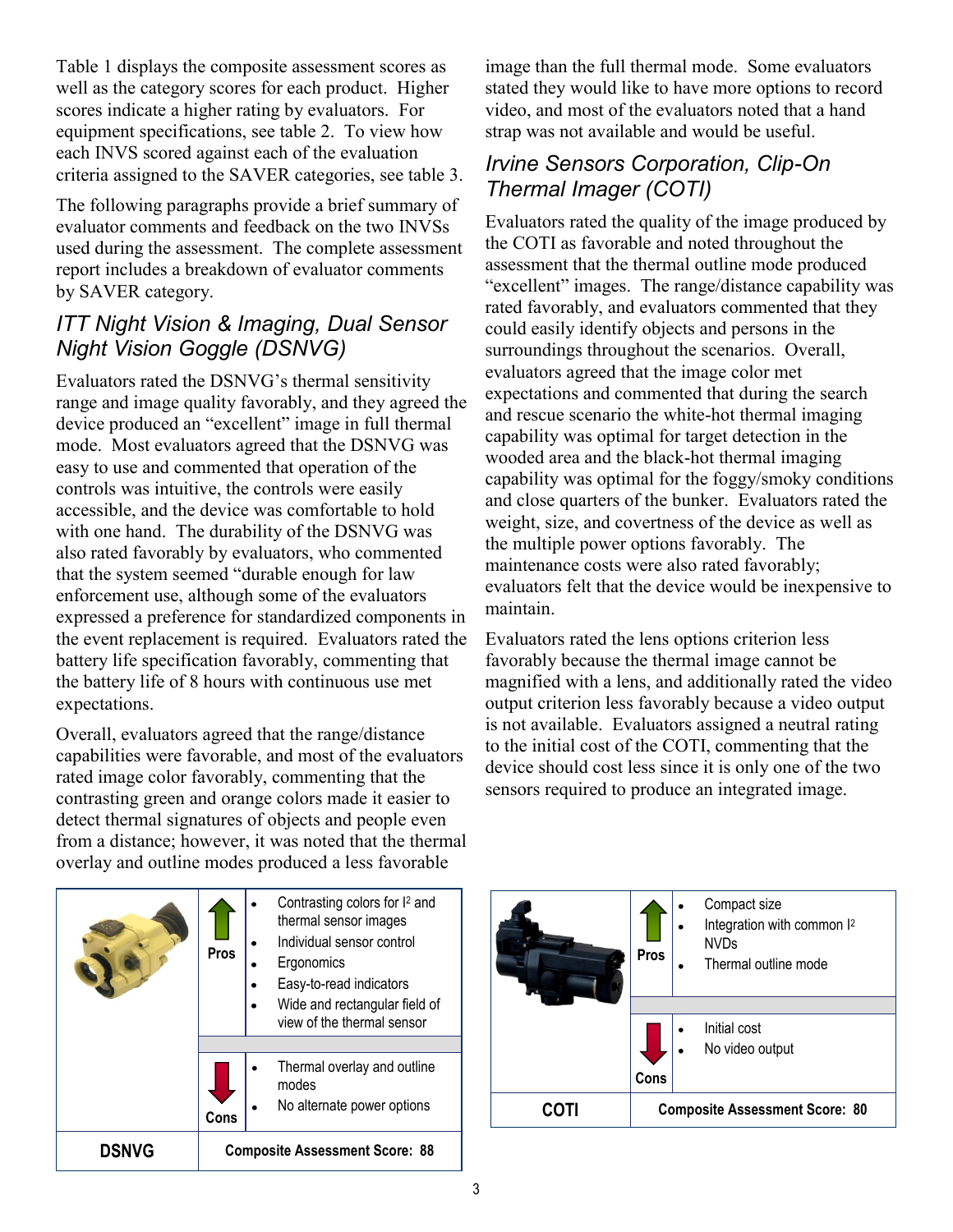## **Conclusion**

According to evaluators, both of the assessed INVSs would assist responders in accomplishing mission objectives when conducting nighttime operations. Evaluators noted, however, that the thermal outline mode is preferred for foggy/smoky conditions and in close quarters, such as during the bunker scenario. For long-range operations, such as during the surveillance scenario, evaluators preferred a wider field of view.

Some of the DSNVG features viewed favorably by evaluators include:

- Contrasting image colors an orange thermal image against a green  $I^2$  image;
- Individual sensor control, which permits users to switch between thermal-only and  $I^2$ -only imaging, as well as make adjustments to the gain for each sensor separately from the other;
- The placement and size of controls permitted operation with or without gloves on;
- Easy-to-read indicators; and

• Wide, rectangular field of view of the thermal sensor.

Some of the COTI features viewed favorably by evaluators include:

- Its compact size;
- $\bullet$  The flexibility to integrate with existing equipment; and
- The detail in the thermal outline mode.

In addition to the anticipated operational use of the INVSs, the condition of  $I^2$  NVDs already owned by an agency could be a factor to consider when procuring INVSs. An agency with NVDs in good, working condition may want to consider procurement of a clip-on style device. However, an agency purchasing I<sup>2</sup> NVDs may consider procurement of an all-in-one integrated device.

All reports in this series, as well as reports on other technologies, are available in the SAVER section of the Responder Knowledge Base Web site at [https://www.rkb.us/saver.](https://www.rkb.us/saver) 

| <b>Specifications</b>                   | <b>ITT Night Vision &amp; Imaging,</b><br><b>DSNVG</b>                                     | <b>Irvine Sensors Corporation,</b><br><b>COTI</b>                                                                                                |  |  |
|-----------------------------------------|--------------------------------------------------------------------------------------------|--------------------------------------------------------------------------------------------------------------------------------------------------|--|--|
| <b>Type</b>                             | Monocular                                                                                  | Clip-on <sup>2</sup>                                                                                                                             |  |  |
| Dimensions<br>(Length x Width x Height) | 4.0 inches x 2.3 inches x 3.5 inches                                                       | $3.75$ inches x $1.5$ inches x $3.0$ inches                                                                                                      |  |  |
| Weight                                  | 2.0 pounds                                                                                 | 0.4 pound                                                                                                                                        |  |  |
| Anti-fog                                | No anti-fog optics; fog wipes included                                                     | No anti-fog optics                                                                                                                               |  |  |
| <b>Battery Type</b>                     | Onboard: 4 AA lithium batteries.<br>Unit also accepts AA alkaline batteries.               | Onboard: CR123A lithium battery.<br>Auxiliary battery pack (additional cost): 3 AA lithium batteries.                                            |  |  |
| Lens Options                            | A 3x magnification lens for the image intensifier is<br>available for an additional \$485. | No lens options are available at this time.                                                                                                      |  |  |
| Field of View                           | Image Intensifier: 40°<br>Thermal Sensor: 28°                                              | Thermal Sensor: 20.5°                                                                                                                            |  |  |
| <b>Initial Cost</b>                     | \$18,300                                                                                   | \$12,000                                                                                                                                         |  |  |
| Warranty                                | 2 years                                                                                    | 1 year                                                                                                                                           |  |  |
| Sacrificial Window                      | A sacrificial window for the I <sup>2</sup> lens is included with<br>system purchase.      | The COTI does not feature a sacrificial window since it is a<br>thermal sensor only and sacrificial window only applies to<br><sup>2</sup> NVDs. |  |  |

#### **Table 2. Integrated Night Vision System Specifications<sup>1</sup>**

#### Notes:

- <sup>1</sup> All information based on data gathered in July 2010.
- 2 The COTI attaches to many readily available I<sup>2</sup> NVDs.